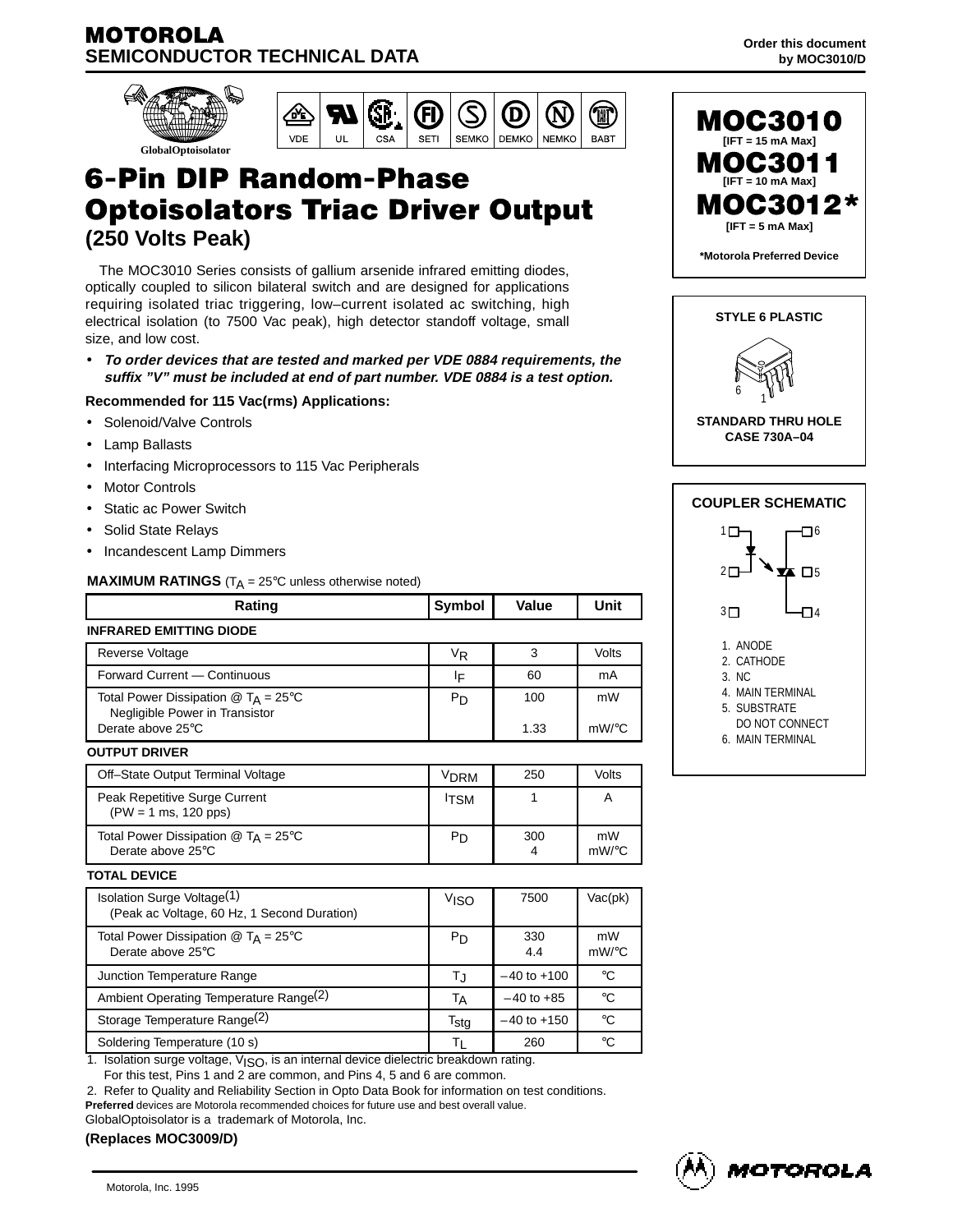**ELECTRICAL CHARACTERISTICS** (T<sub>A</sub> = 25°C unless otherwise noted)

| Characteristic                                                                                                                    | Symbol                | Min | Typ         | Max           | Unit      |
|-----------------------------------------------------------------------------------------------------------------------------------|-----------------------|-----|-------------|---------------|-----------|
| <b>INPUT LED</b>                                                                                                                  |                       |     |             |               |           |
| Reverse Leakage Current<br>$(V_R = 3 V)$                                                                                          | ΙŖ                    |     | 0.05        | 100           | μA        |
| Forward Voltage<br>$(I_F = 10 \text{ mA})$                                                                                        | VF                    |     | 1.15        | 1.5           | Volts     |
| <b>OUTPUT DETECTOR</b> ( $I_F = 0$ unless otherwise noted)                                                                        |                       |     |             |               |           |
| Peak Blocking Current, Either Direction<br>(Rated $V_{DRM}(1)$ )                                                                  | <b>IDRM</b>           |     | 10          | 100           | nA        |
| Peak On-State Voltage, Either Direction<br>$(ITM = 100 mA Peak)$                                                                  | <b>V<sub>TM</sub></b> |     | 1.8         | 3             | Volts     |
| Critical Rate of Rise of Off-State Voltage (Figure 7, Note 2)                                                                     | dv/dt                 |     | 10          |               | $V/\mu s$ |
| <b>COUPLED</b>                                                                                                                    |                       |     |             |               |           |
| LED Trigger Current, Current Required to Latch Output<br>(Main Terminal Voltage = $3 \sqrt{3}$ )<br>MOC3010<br>MOC3011<br>MOC3012 | <b>IFT</b>            |     | 8<br>5<br>3 | 15<br>10<br>5 | mA        |
| Holding Current, Either Direction                                                                                                 | Iн                    |     | 100         |               | μA        |

1. Test voltage must be applied within dv/dt rating.

2. This is static dv/dt. See Figure 7 for test circuit. Commutating dv/dt is a function of the load–driving thyristor(s) only.

3. All devices are guaranteed to trigger at an IF value less than or equal to max IFT. Therefore, recommended operating IF lies between max IFT (15 mA for MOC3010, 10 mA for MOC3011, 5 mA for MOC3012) and absolute max IF (60 mA).

> **TYPICAL ELECTRICAL CHARACTERISTICS**  $T_A = 25^\circ C$







**Figure 2. On–State Characteristics**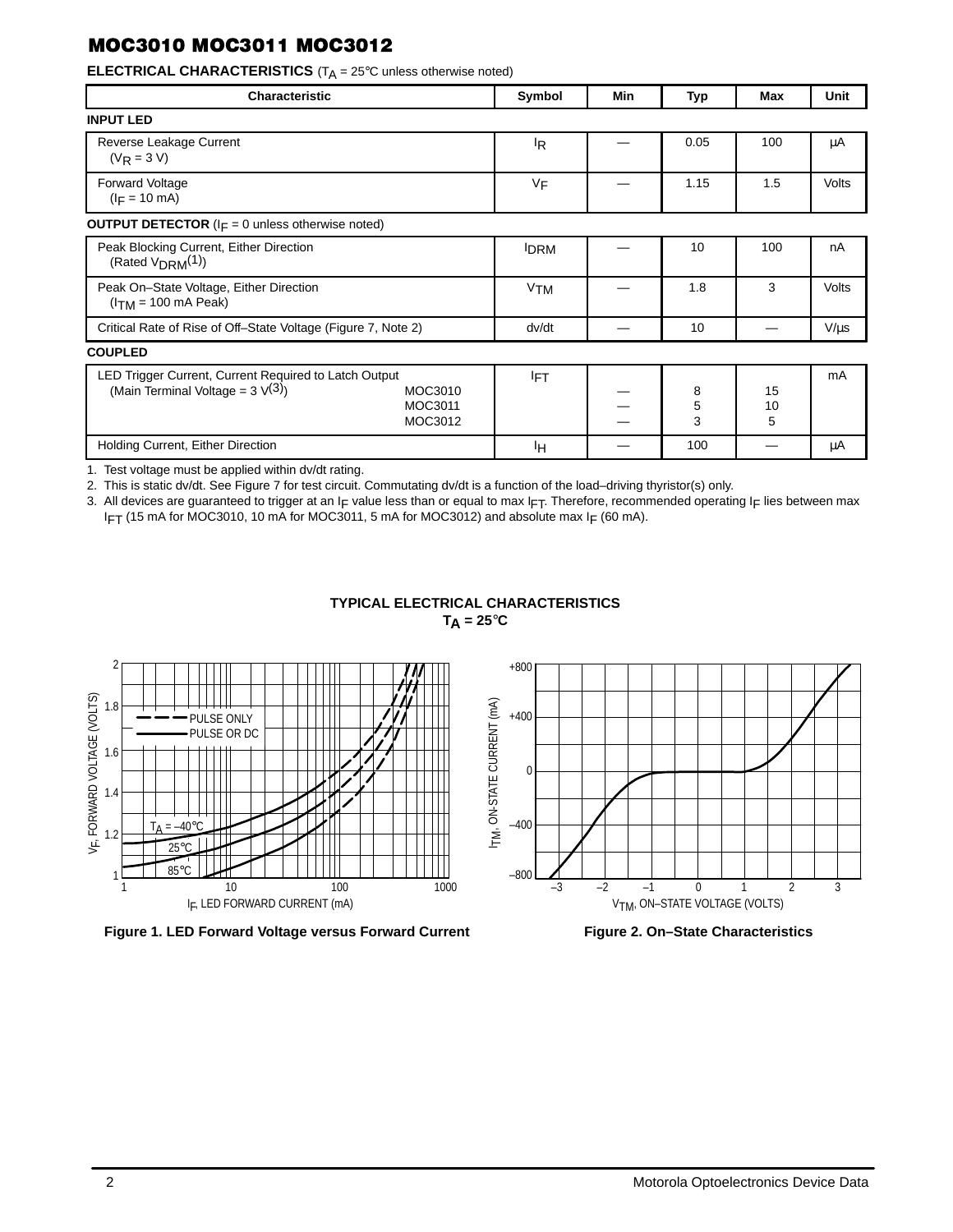

**Figure 3. Trigger Current versus Temperature**

**Figure 4. LED Current Required to Trigger versus LED Pulse Width**



**Figure 5. dv/dt versus Temperature**





- 2. 100x scope probes are used, to allow high speeds and voltages.
- 3. The worst–case condition for static dv/dt is established by triggering the D.U.T. with a normal LED input current, then removing the current. The variable R<sub>TEST</sub> allows the dv/dt to be gradually increased until the D.U.T. continues to trigger in response to the applied voltage pulse, even after the LED current has been removed. The dv/dt is then decreased until the D.U.T. stops triggering.  $\tau_{RC}$  is measured at this point and recorded.



100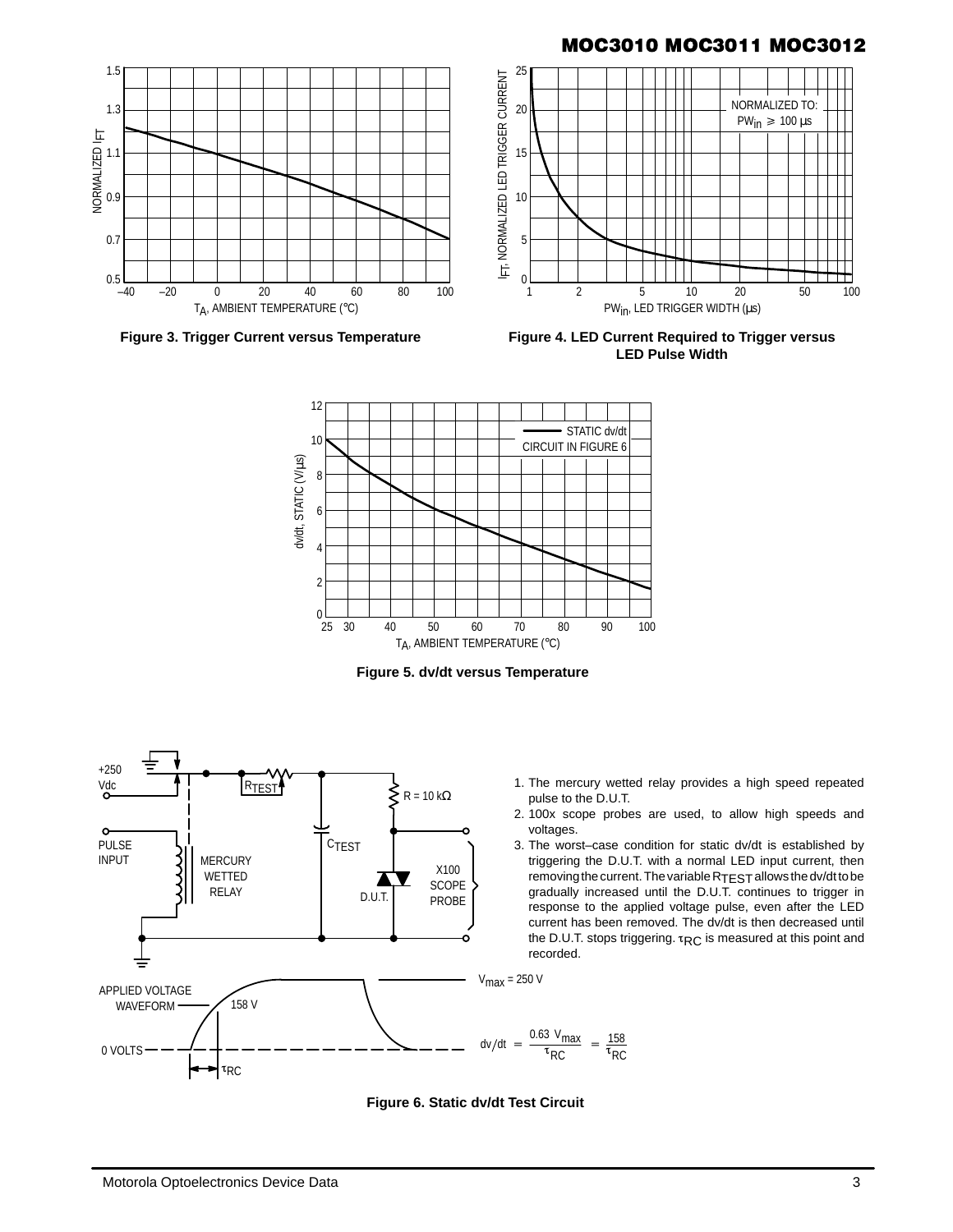#### **TYPICAL APPLICATION CIRCUITS**

NOTE: This optoisolator should not be used to drive a load directly. It is intended to be a trigger device only. Additional information on the use of the MOC3010/3011/3012 is available in Application Note AN–780A.









**Figure 9. Inductive Load with Non–Sensitive Gate Triac**  $(15 \text{ mA} < \text{IGT} < 50 \text{ mA})$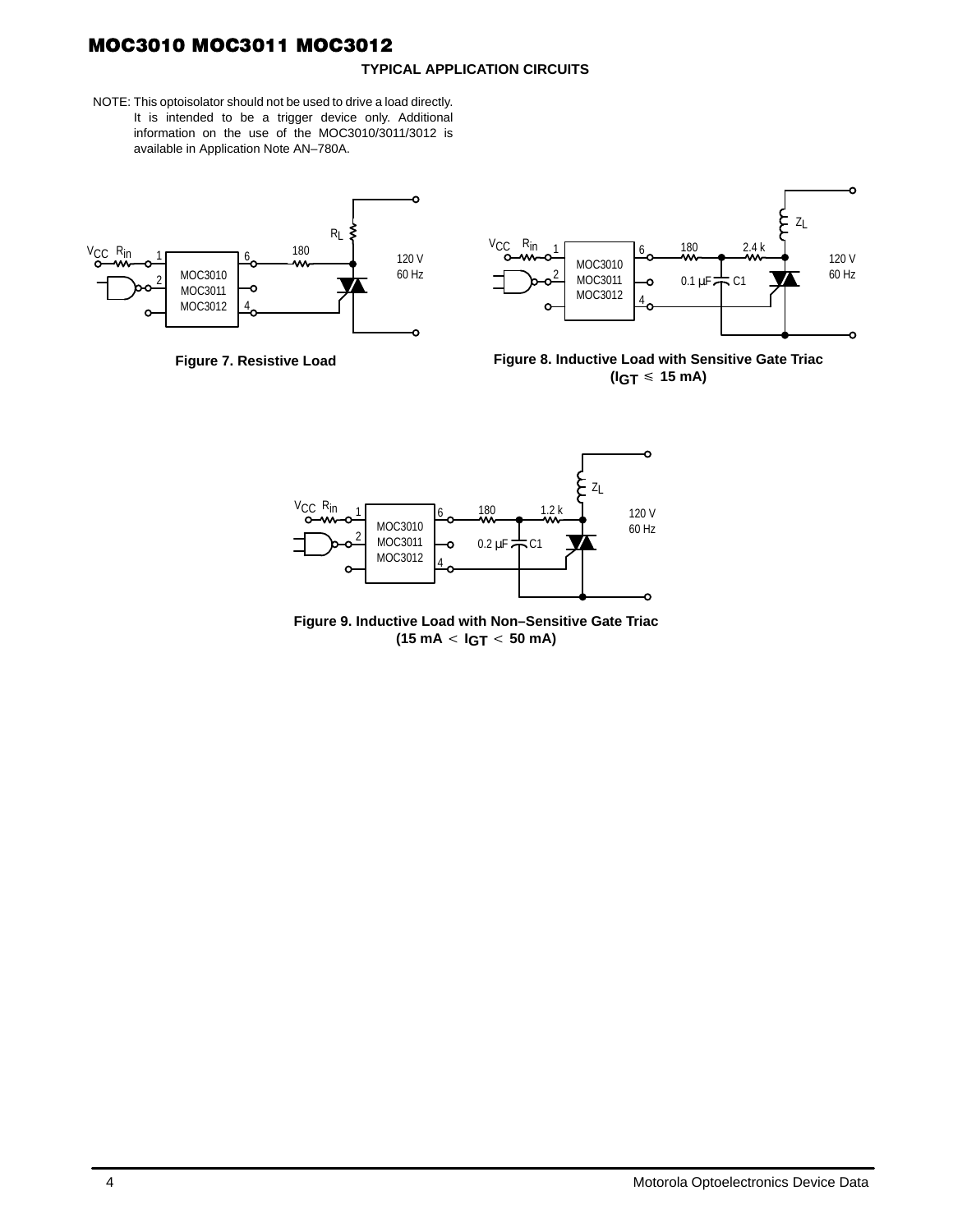### **PACKAGE DIMENSIONS**